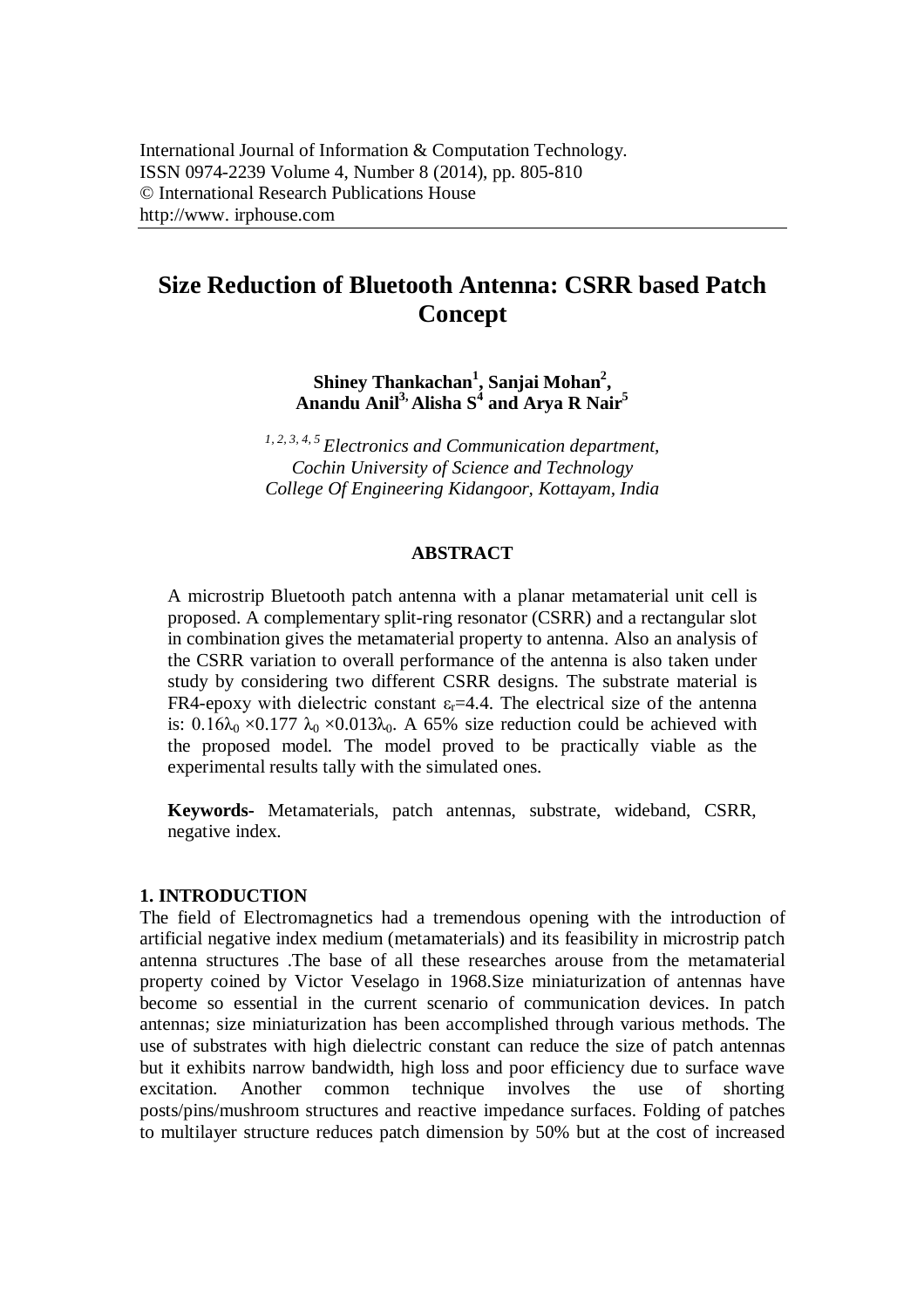thickness.Capacitive loading by using chip capacitors can also reduce antenna size, butsoldering effects should be taken into account also. Factors like radiation efficiency and poor impedance matching are to be considered in these contexts.

# **2. BASIC CONCEPT**

A new design methodology for producing highly miniaturized patch antennas is the use of artificially created structures called metamaterials. Metamaterials are artificial composite, not a new material, which acquires their electromagnetic properties from metallic structures and its designs. The metamaterial structures that are used for patch antenna miniaturization are Split Ring Resonators (SRR) or the Complimentary split ring resonator (CSRR). Metamaterials when applied on a patch antenna can provide miniaturization; in the sense the resonant frequency at which the patch resonates is reduced. The miniaturization factor is greater in this method when compared to others forms as they are geometrically flexible and scalable to any frequencies. Metamaterials also exhibits focusing properties, when considered in the Left handed (µ, ε negative) domain.

The size of a patch antenna reduces with increment in its resonant frequency. So miniaturization, in a broader concept, can be acquired by making a high frequency antenna to radiate at a lower frequency. This is achieved by loading the patch cavity using Complementary SRRs. In this communication, a small wideband microstrip patch antenna loaded with a planar CSRR is presented, such that it shall operate in the Bluetooth frequency.

#### **3. ANTENNA DESIGN**

A slotted patch antenna with a metamaterial (CSRR rings on ground plane) is designed.A basic rectangular patch antenna at 2.45GHz operation will have the following dimensions for radiating patch:  $(L \times W \times h = 0.304 \lambda_0 \times 0.235 \lambda_0 \times 0.013 \lambda_0)$  and FR4 substrate with:  $(L \times W \times h = 0.533\lambda_0 \times 1.03 \lambda_0 \times 0.013\lambda_0)$  as per standard design equations The same antenna can be replaced by an antenna with dimensions:  $26\times45\times1.6$ mm  $(0.21\lambda_0\times0.36\lambda_0\times0.013\lambda_0)$  and patch of size:  $20.4\times21.7$ mm. The miniaturization is enabled by the combined effect of slot and CSRR rings. The rectangular slot in the patch develops a capacitance C, whereas the CSRR on the bottom gives a mixture of capacitance(C) inductance (L) and their resultant effect helps in reduction of resonant frequency by the relation (eqn1):

$$
f \propto \frac{1}{\sqrt{LC}} \tag{1}
$$

Fig.1(a) below shows the model of the proposed Bluetooth antenna, having two CSRR rings. By changing the metamaterial structure, the extend of coupling can be altered. The selection of CSRR is done by simulating it independently and analyzing its properties. For this, the above CSRR model was modified with three rings Fig2(b). The above implementations are approximated to the center of the patch structure so that the net inductive and capacitive effects can be obtained effectively and hence achieve good level of coupling.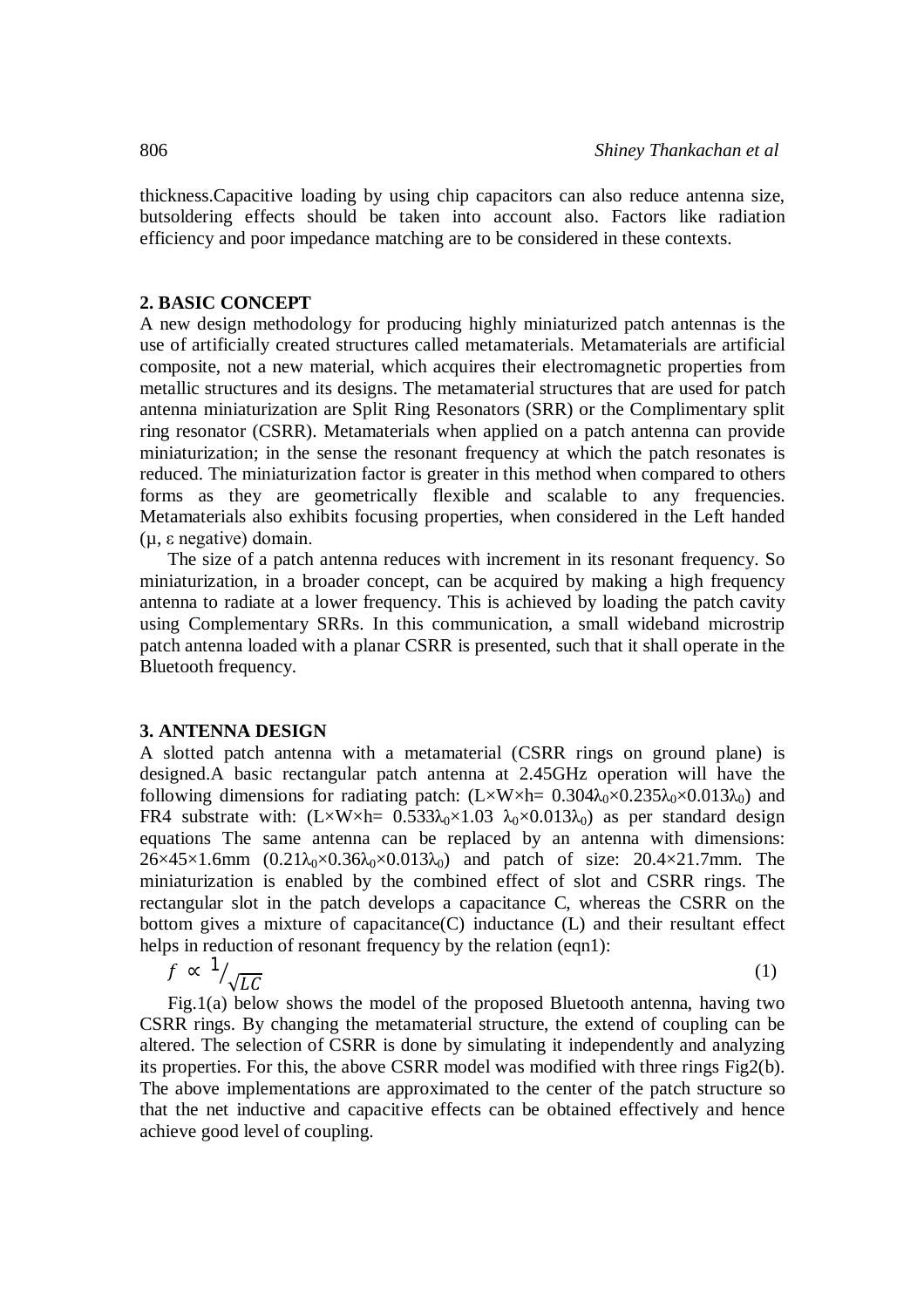

Fig1:(a) *Substrate dimension: 26×45×1.6mm.Patch dimension:20.4×21.7mm.Feed: 25.06×3mm. Slot: 13.6×1mm.* (b)*CSRR dimensions:7×1mm and 4×1mm rings. (HFSSv14.0)*



Fig2(a): *Ring:7&4mm(width=2mm).Slot width:1mm* (b): *Ring:6, 4&2mm(width=1mm).Slot width:1mm (HFSSv14.0)*

## **4. EXPERIMENT RESULTS**

The structures were simulated in HFSSv14.0, ANSYS Inc. Based on Finite Element Method simulations in HFSS and actual antenna measurements, the return loss characteristics are obtained as in the figure below(Fig 3& 4). The fabricated structure is attached with an SMA connector -R426(Fig:5) and is then tested in an anechoic chamber using Rhode&Schawz®ZVB:20GHz network analyzer.



Fig3:*Return loss chara with CSRR in Fig2(a), f<sup>R</sup> = 2.45GHz(Sigma plot™)*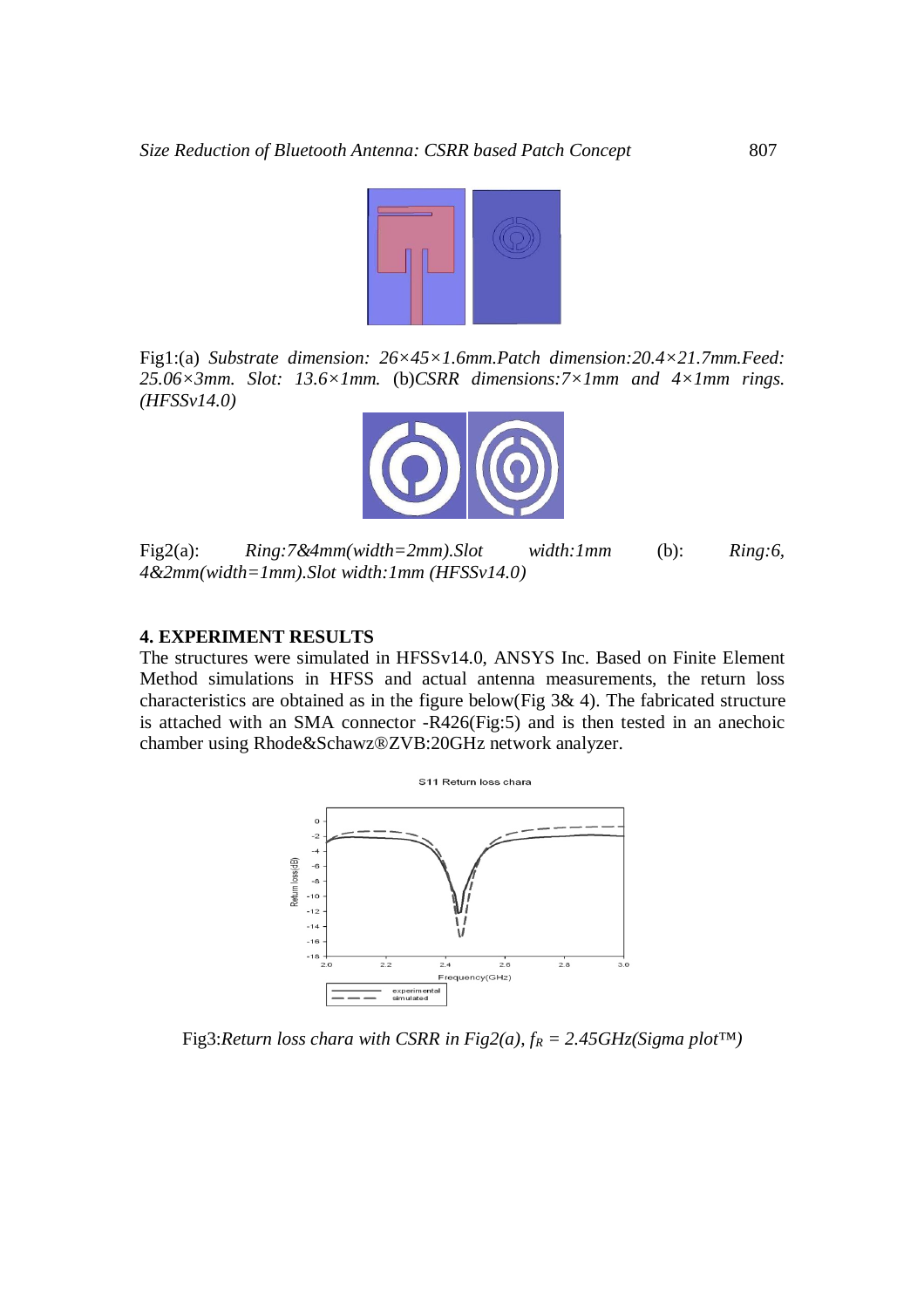

Fig4:*Return loss chara with CSRR in Fig2(b), f<sup>R</sup> = 2.45GHz(Sigma plot™)*

| No. | <b>Output Results</b>   |                       |                         |
|-----|-------------------------|-----------------------|-------------------------|
|     | Property                | Fig2(a) model $\vert$ | $Fig2(b) \text{ model}$ |
|     | Resonant frequency(GHz) | 2.45                  | 2.45                    |
|     | Return $loss(dB)$       | $-15.55$              | $-36.22$                |
|     | Bandwidth(MHz)          | 640                   | 510                     |

Return loss value in the above chara suites for the antenna to function as transmitter device. Since the value below -10dB is quite good for the design models in Fig:2, both are good for use, with design Fig:2(b) holding a better rank as its matching is good.The fabricated models are as shown in the figure below.



**Fig5:** *Fabricated antenna models*

The 2D and 3D radiation patterns of this model is shown in Fig6 & 7.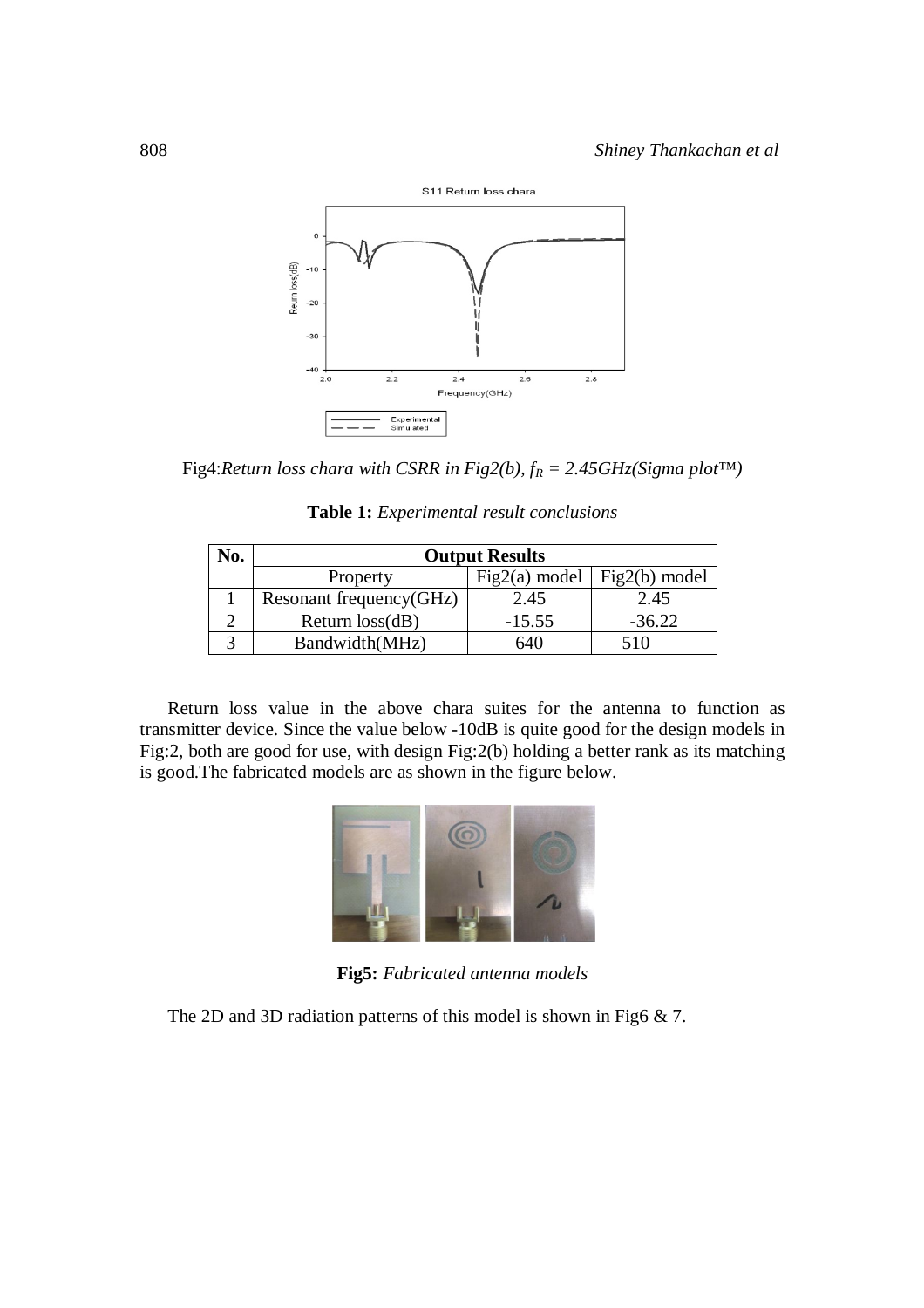

Fig6: *2D & 3D simulated radiation patterns(for all angles) of model in Fig2(b)*



Fig7: *Radiation patterns of E and H planes co and cross polarized components* (a) *antenna with 2 CSRR rings,* (b) *antenna with 3 CSRR rings(experimental)*

# **6. CONCLUSIONS**

The proposed antenna was found to resonate at 2.45GHz, the Bluetooth frequency with sufficient amount of impedance matching. This gives an indication that most of the input power is successfully radiated from the patch. The electrical size of the patch antenna is:  $0.16\lambda_0 \times 0.177\lambda_0 \times 0.013\lambda_0$ . The miniaturized antenna has about 65% reduction in size, with respect to the standard model.

#### **Acknowledgements**

The authors would like to thank the staffs and faculties of Electronics department, Centre for Research in Electro Magnetics and Antennas (CREMA), at Cochin University of Science and Technology (CUSAT) for their help in taking measurements of the fabricated antenna. We also extend gratitude to Mr. Basil J Paul for his overwhelming support and guidance. Technical Quality Improvement Program (TEQ-IP) Phase at College Of Engineering Kidangoor, Kerala, India is acknowledged for all the fundings behind the research